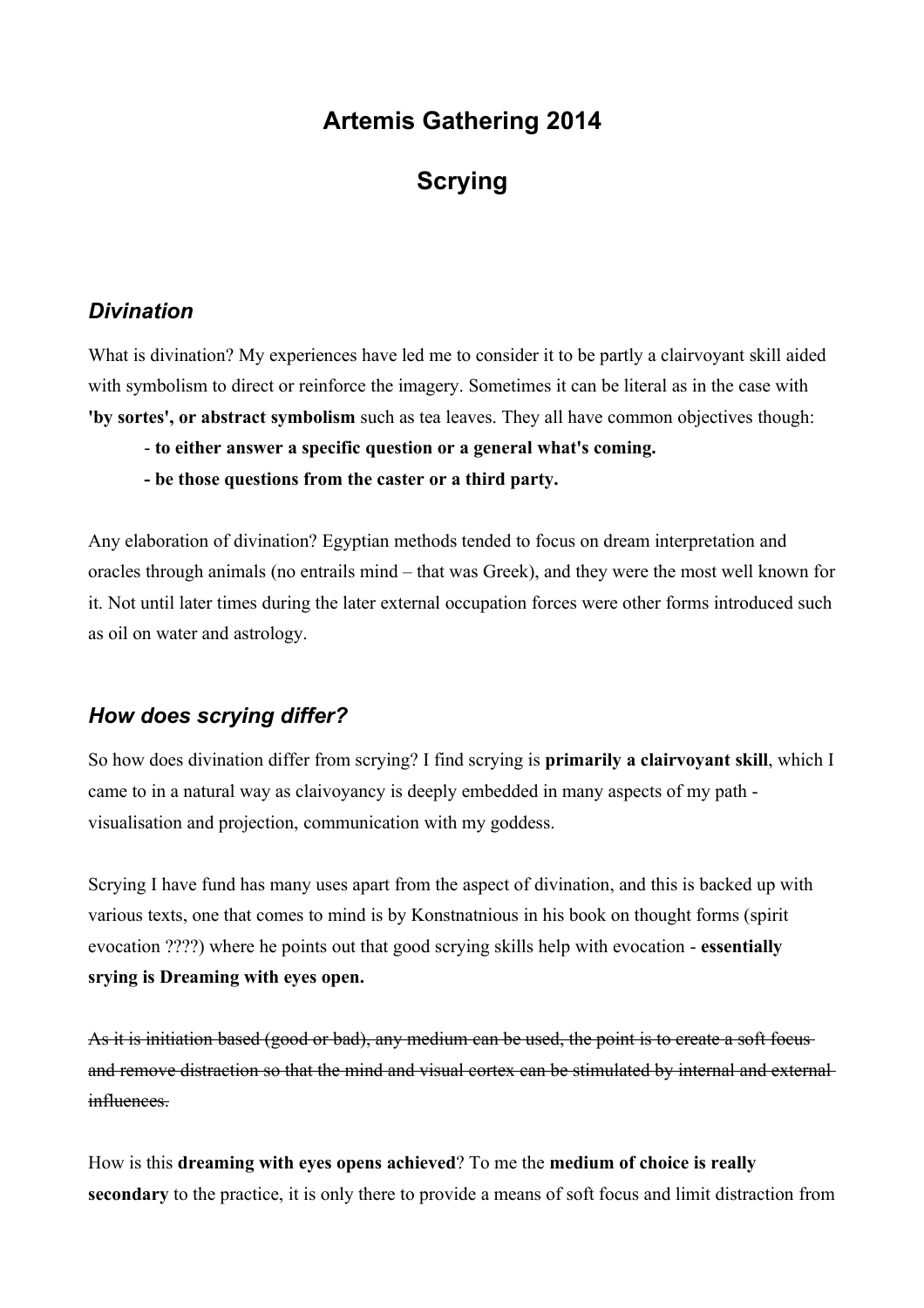random environmental effects. A soft **self hypnosis effec**t if you will. However, the medium of choice can also be largely dependant on what you feel comfortable with, for example I'v**e never really got on with ink in a bowl of water, or a solid dark mirrored surface**. Perhaps that may be due to the inability for me to maintain a focus or undisturbed moment of thought for long enough, so I favour mediums where subtle or non-overly rapid change will maintain my attention while still inducing a relaxed meditative state. e.g. cloud, fire, moving water.

although we've moved to digital TV there may still be a use for those old analogue tuners I rember using them once - watching the static of a detuned TV picture.

Anyway, I will continue with this line as it will illustrate a point.

**I've long heard that over the last few decades the TV has become the focal point to many homes replacing the fireplace.** Many remark that the flickering lights of the TV emulate the flicker of the fire. Now whether this alludes to the fact that my preference in fire skrying has actually been practices 'unofficially' for centuries even by those not in the craft is interesting. There is certainly some comfort to be found there which may unwittingly lead to these scrying visions by those not consciously seeking them. Hence the flicker of the TV whether it be a program you have on in the background or even just static can be an interesting experiment.

You could quite easily slightly there is an element of self hypnosis. Fine. I'm not an expert in that area and to me, being the practical kind, once I've found tool that works then I will use it and perhaps at some point dig into why it works. But it gets the job done.

Thesre as with divination systems there is interpretation through the use of symbolism, scrying for me can, still provide the symbolism but also instances of direct vision of an event, place, whatever or communication with spirit that is willing to help (most often my goddess in recent years).

### *Benefits of scrying*

Apart from the divination use of scrying to which I will return to shortly, lets return to the other indirect benefits of scrying. As scrying is essentially visualisation with eyes open, there are a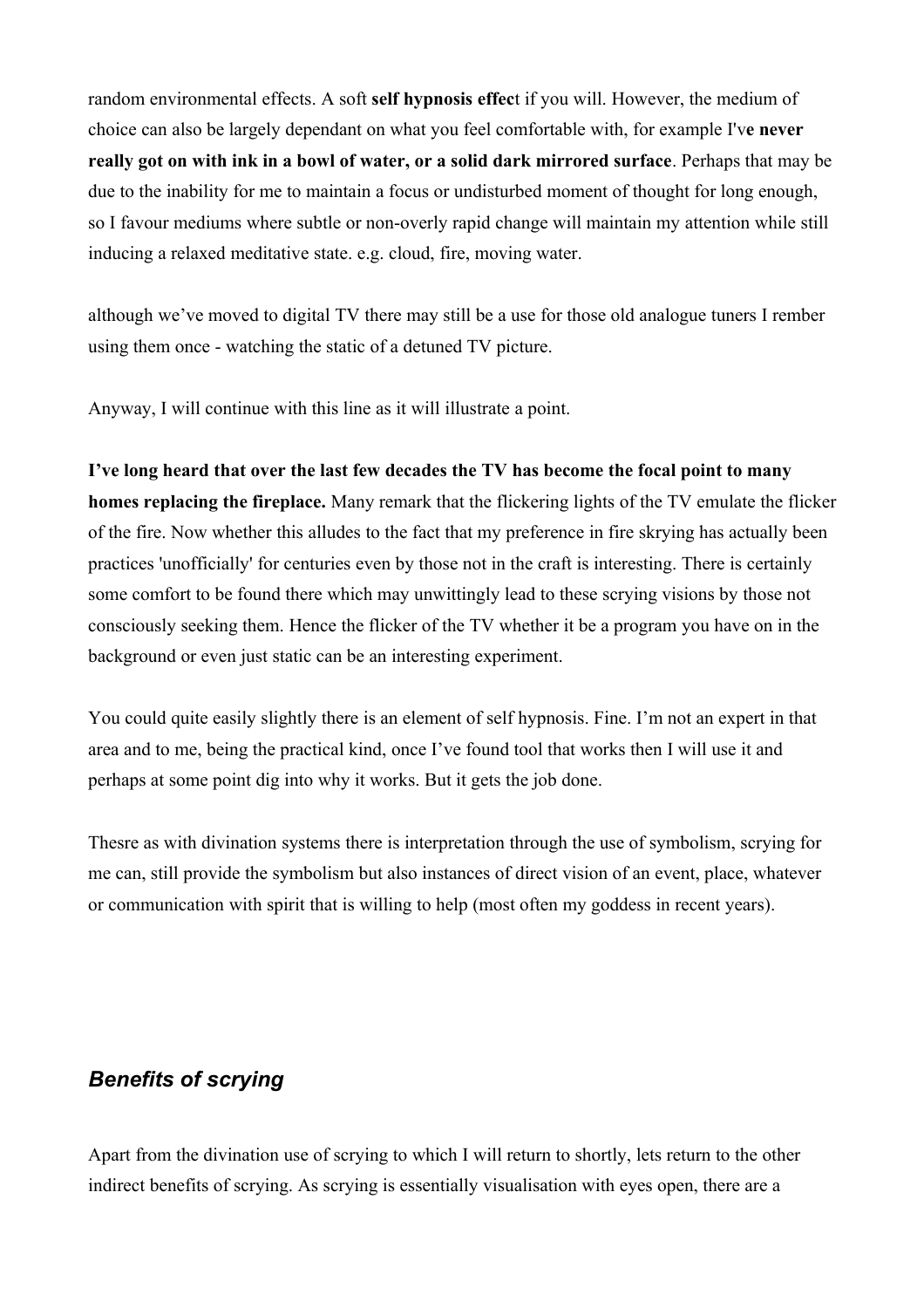number of aspects to **one's craft that could be impacted by this skill** - seeing auras, sensitivity to spirits, all areas of clairvoyance, evocation, energy work in general, or times where you would draw with energy, raising a circle, can be enhanced with regular focused scrying sessions.

On a deeper level the **dialogue you would have with yourself** during the scrying sessions will also aid you in understanding your inner self, and interpreting reoccurring imaginary, and that can benefit dream interpretation. Think of it as a bit of self psychological therapy session. Those on a spiritual journey are usually tasked with **know thy self,** and as scrying is a form of active meditation, and what I mean by this is that unlike meditation where you may relax and passively allow imagery in, with scrying you combine meditation, a guided working and often specific questions where you are intending to purposely see something. You may come to the conclusion like I have that there is a **significant blurring of lines between scrying and many other tools**  most of which I use, the lack of physical items (cards, runes etc) take one away from a system of divination and require complete freedom to truly disassemble imagery. the downside being that much like dream interpretation there is much confusion and ambiguity that needs to be explored but in a fun way. most of the time.

Connection with self. Communication with spirit. More so than answering specific questions unless of course you use the medium for questioning of spirit.

#### *Methods and Mediums*

Now I will go through a number of scrying methods and mediums I have used over time with **varying degrees of success and failure**, I hope to illustrate that adaptations in methods can be made to veer towards scrying i.e. purely clairvoyance but without having to ditch methods you are already familiar with.

First lets start with traditional divination forms, as this is where I started out on my path and from there using traditional forms – crystal ball, tea leaves, cards, runes,  $\rightarrow$  more

I **struggled with crystal ball**, perhaps I couldn't find one I was comfortable with, at the time there weren't many around as shops holding this sort of thing were few in my area. so the balls tended to be small and I just couldn't use it. also at the time my meditation skills were severely lacking in any actual technique so focal points I didn't know much about.

**Cards were 50/50 with me,** of course no tarot but normal playing cards and this area is possibly where I first discovered the clairvoyant side to my divination as quite quickly I picked up on the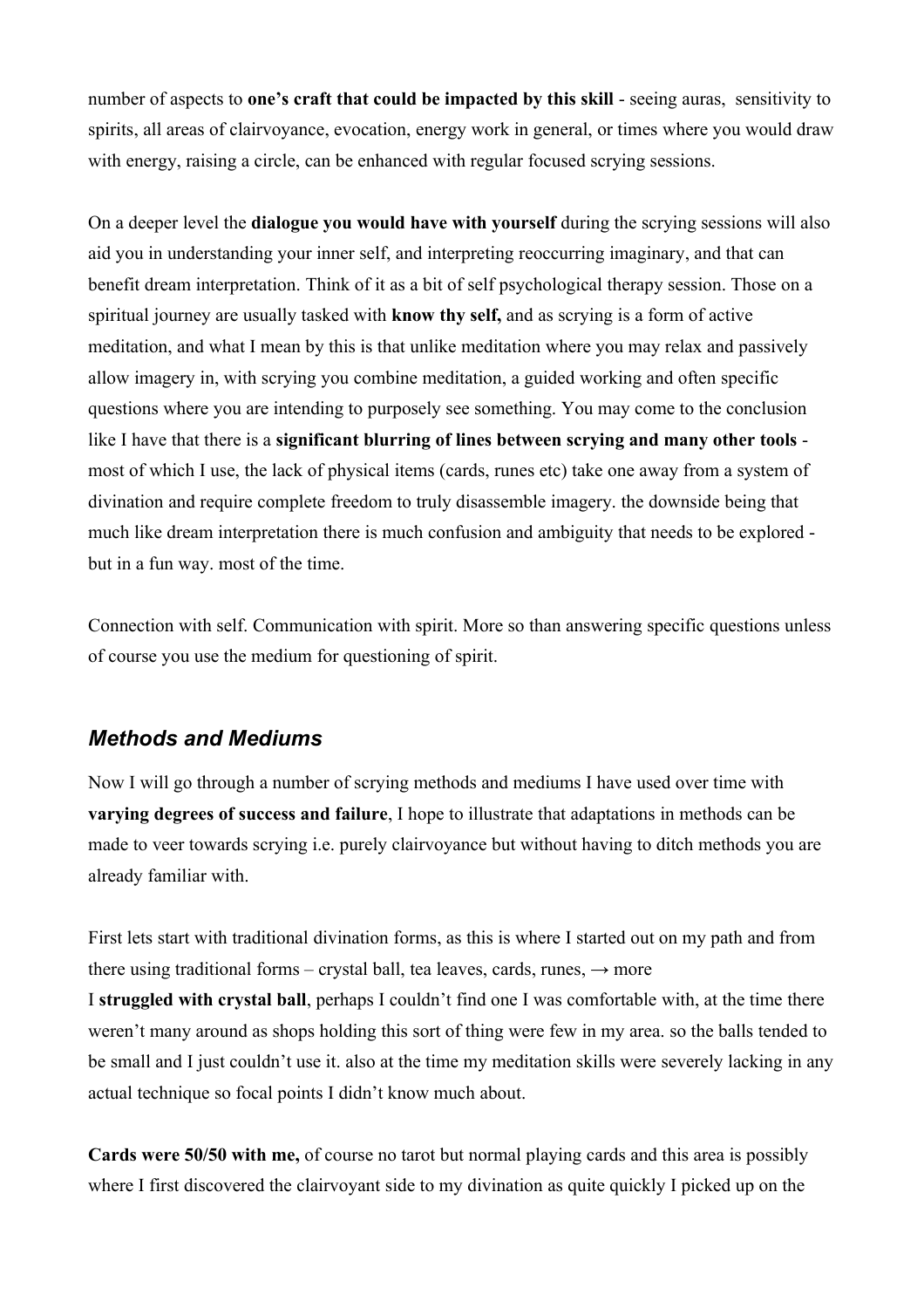patterns the cards were making and this seemed to trigger more than just a literal reading of the card meanings. From there I decided to **explore randomness** recalling the **cloud watching I** used to do while out playing in the fields (at the time I was also exploring visualisation in a more structured way and I was becoming aware of the value to symbolic imaginary), then exploring tea leaves and their randomness, yes I did make use of some of the defined symbolic patterns but they did not really ring true for me so I started to interpret my own, runes likewise was hard learning (like cards) but quickly the randomness of the patterns began to mean something.

Moving on I then discovered the word scrying and this area opened up new lines to explore.

Like the crystal ball I had the same **problem with magic mirrors, inky water thoug**h not tried oil on the water. Just could not maintain the correct focus.

Th**e best success I have is with fire and that's not a candle, its OK,** but I need lots of flames, so a fireplace or bonfire is perfect and fills with me with much joy. as previously mentioned it is the constant flicker of moving flames that keeps my attention and allows me to sink in with my mind. OK sometimes its good sometimes completely pointless but always relaxing so in a way I do receive some good from it.

Cloud is my next best, its slower (depending on the wind).

**Moving water is my new challenge as its my prim**ary element, with its light reflective surface almost self hypnotic. Tried using waves on the beach but not quite found the connection yet.

Other odd forms – chaos magic using **ice cream**.

## *Entering A Scrying Session*

To enter the scrying session much dependent on personal approach. I tend towards a method that I use for all of my mind related work, and that is **first entering a slight meditative state,** the usual pushing aside of daily issues, time of day can play a big part in this, need to be relaxed but not too sleep. I will have my selected medium at hand, usually fire. I may or may not have formed a question ready to silently ask myself, or pose to my goddess. Intent is the important bit here. I must feel a strong need to know, and not idle curiosity.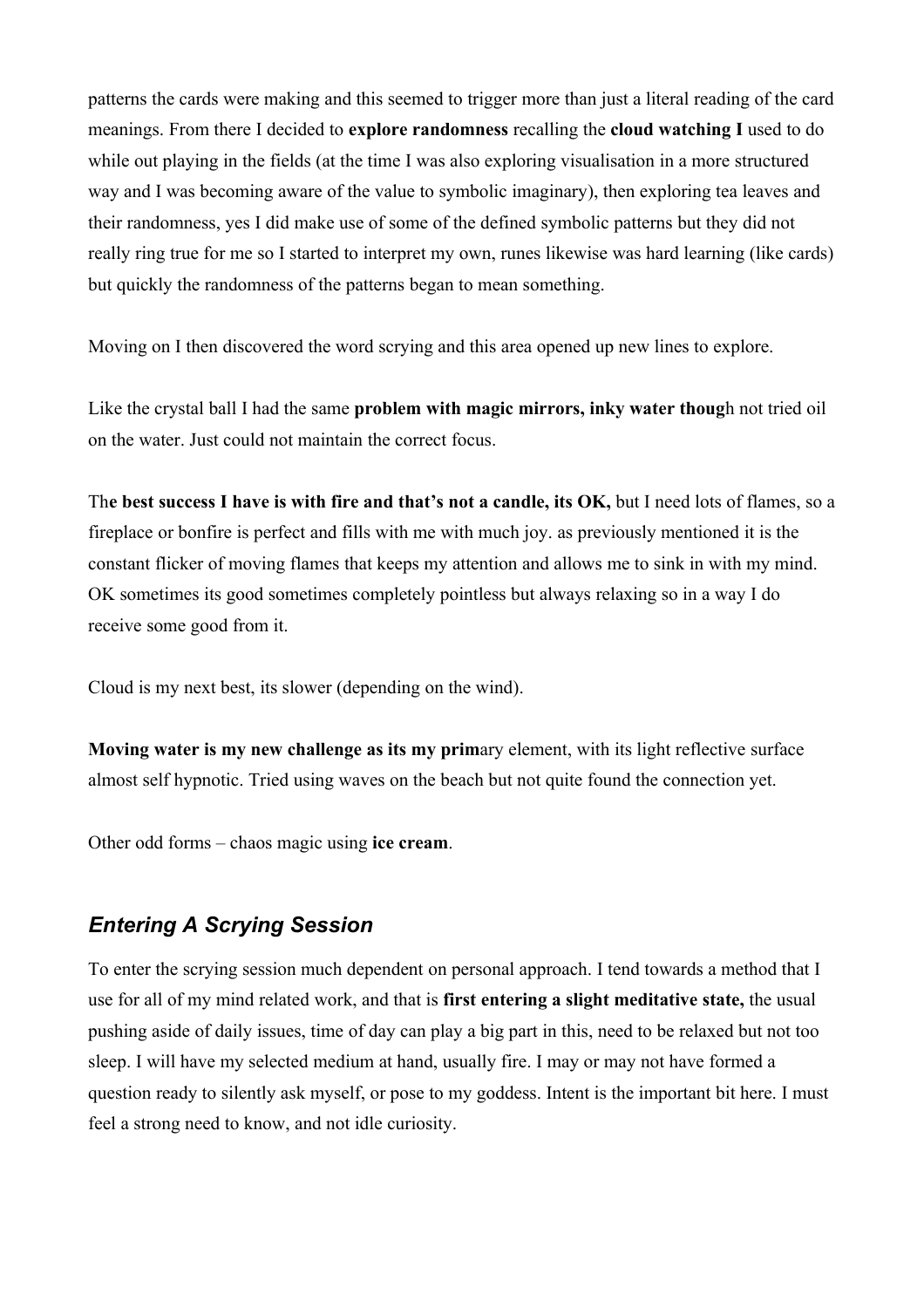I will then look into the fire and let m**y eyes wander until some particular flame shape grabs my attention** and then allow the images to unfold. The images will do whatever they need to do and once I feel they can no longer provide value I will repeat this search for something interesting. This can continue for as long as I want. Its not a complex process I have to say, but as previously stated, it can take practice to string it all together and maintain the correct level of focus.

### *Understanding The Images*

I tend not to use divination any more mainly because of the **difficulties of getting time span right**, even more so with a purely visual form such as scrying where don't have any other symbolism to give you any kind of clues.

Some systems I've used have given some idea of time span. And that can also be influenced by the the question you may have given, usually I don't use questions with scrying and so the imagery is pretty random. For example at Artemis last year is saw rabbits and squirrels with no idea what that was for in relation to my current position in life. They year before I had some pretty cool dragons, boars and skulls. Still no idea what they were in relation to. Nothing came to rise up and indicate a connection however last year while sitting round the fire I had some sequential allegorical imagery that was quite startling with a sense of immediacy about them, and became more startling as within an hour the events unfolded.

Much like dream interpretation where there is great cross over in how dream interpretation, skrying and visualisation, some times can be hit or miss. And the sense between an organic dream and symbolic dream where there is a definite difference in quality and focus.

Although I define a clear difference betwe**en organic and symbolic I don't th**ink its that clear cut, its a spectrum. In organic i.e. just the mind clearing clutter, usually being an observer, some pretty random things occurring. No real clarity of image, consistency in story line, i.e. jumping around, that kind of thing. Where as symbolic imagery is high locked in focus, onto a few particular aspects of the image, almost everything else becomes barely noticeable. An example being the spider and book dream I had many years ago..

Certainly there is an element of feeling significance in the image and the image tends to last longer from waking unlike organic dreams that tend to fade in a short space of time.